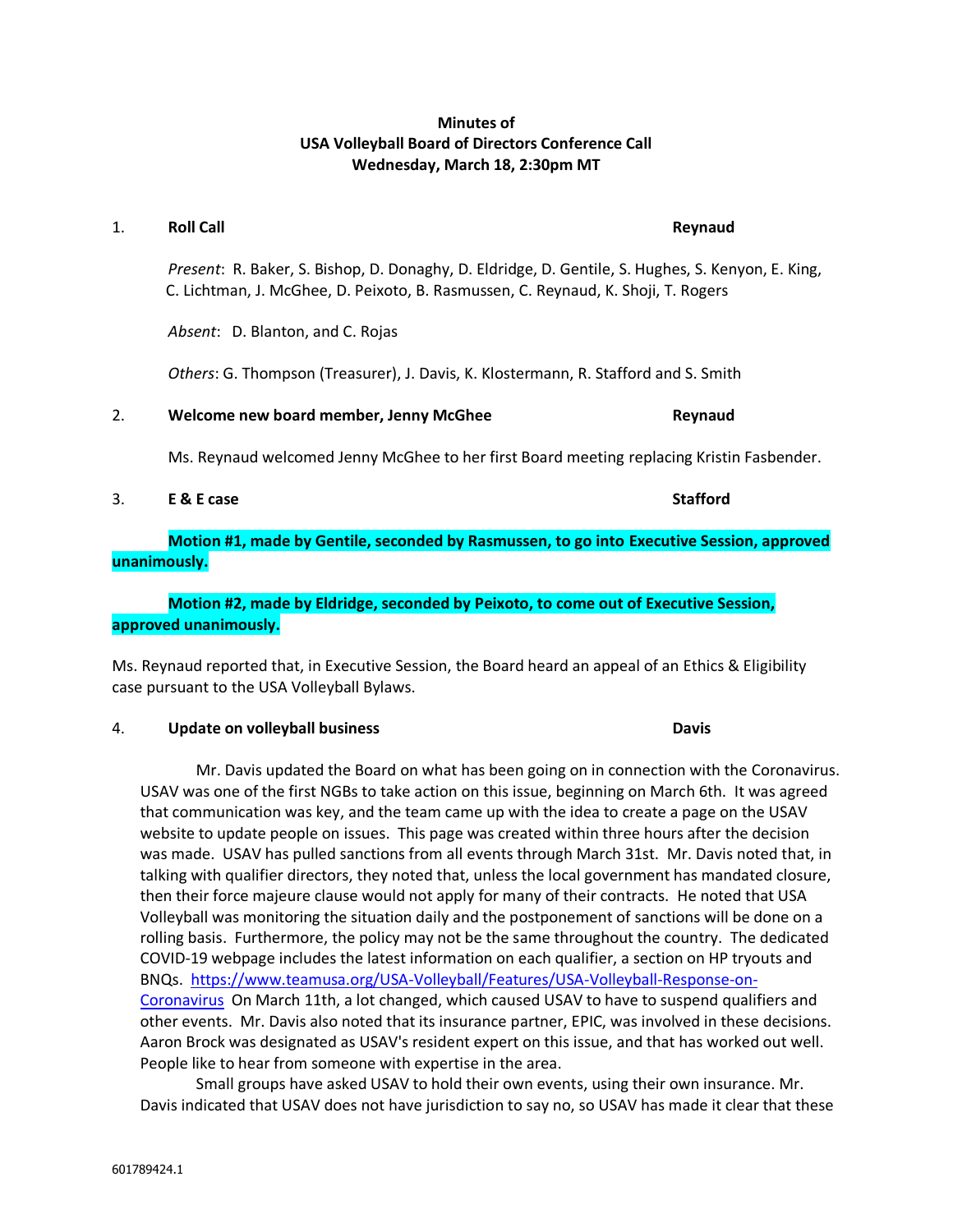decisions are being made by the organizer, who is using their own insurance. USAV is recommending however that those group follow USAV's policies.

The Events Team has been working tirelessly to develop different scenarios for the championships and given the fluidity of the situation, it is too early to predict the final outcome. Ms. Reynaud asked if Mr. Davis has been in touch with the RVA on this. Mr. Davis indicated that information is being sent to the RVA, but the situation is too fast-moving to engage in back-andforth discussions. Ms. Lichtman asked about the Girls 18's Nationals. Mr. Davis indicated that there are three backup dates, but it remains too early to make a decision on that event at this time. Ms. Reynaud reminded the Board of the issue of the NCAA suspending college recruiting.

National teams - facilities have been closed and all practices suspended. Mr. Davis is hoping that practices will begin soon, under applicable rules and precautions, although none would be mandatory for the athletes or coaching staff. The number one priority is ensuring that everyone is safe. The IOC announced yesterday that they are moving forward with the Olympics, although he noted that an important test event has been cancelled. He noted that the Coronavirus has thrown a huge wrench into qualifiers among a lot of sports. Indoor qualifying is done, but beach is in complete disarray. The FIVB is in communication with the IOC on this. Ms. Hughes agreed and questioned whether it would even be fair at this point to change the qualification procedures for beach. Mr. Davis noted that the FIVB has been slow to respond on issues at times. Mr. Davis also noted that, when the FIVB makes changes to the selection process for Beach, USAV will have to change the Selection Procedures, and he would like to involve the Board on that issue. Mr. Davis also noted that AVP has postponed some of its events. Mr. Davis then addressed the Men's Sitting Team, which has not yet qualified. USAV was set to host the last qualifier in Edmond, Oklahoma, but President Trump's ban of flights from Europe required that event to be cancelled. World Paravolley has not decided how the remaining qualification will be handled. On the Indoor side, VNL was cancelled until "after the Olympics," but there is not any guidance on what that means. Some are suggesting that this be postponed until 2021. Also, the US has 504 athletes who are playing in other countries. USAV has been helping those who want to come back to the U.S., although some have not wanted to (or could not) return because it could have contractual implications with their foreign clubs. Over half of the athletes came back to the U.S. quickly. Mr. Shoji thanked Mr. Davis and staff for their work on this. The USOPC yesterday shut their Training Centers, due to orders of the state.

Staff - as of last Friday, it is optional for staff to come into the office. He noted that USAV already had in place a policy allowing staff to work from home one day per week, so that made it easier to go to this new policy. He noted that some staff want to come in, and that is why the office has not simply been closed. All non-essential travel has been cancelled. Stacy will be putting out weekly reports on how this situation is affecting USAV financially. There are a lot of issues that are still fluid, so it is not easy to estimate, but he warned that this is likely to have a substantial impact. He noted that several NGBs have expressed severe financial challenges to the USOPC, and some might even be in a lack of going concern situation. Mr. Thompson complimented Mr. Davis on the job he is doing on this, and encouraged him to keep doing what he is doing. Mr. Davis has told staff to look at decisions from a perspective of "what must be done," as opposed to "what must be cut." Mr. Gentile asked Mr. Thompson how the stock market is impacting USAV. Mr. Thompson indicated that Beacon Point, the investment adviser, has positioned USAV pretty well. As of yesterday, although the S&P is down 21 percent, USAV's portfolio is down only 7.6 percent. Mr. Davis noted that operating capital is kept outside of the investment portfolio. The USOPC has asked for a report on the impact to NGBs possibly to be used to seek a congressional rescue package. Mr. Davis noted that USAV is already down some revenues that will not come back.